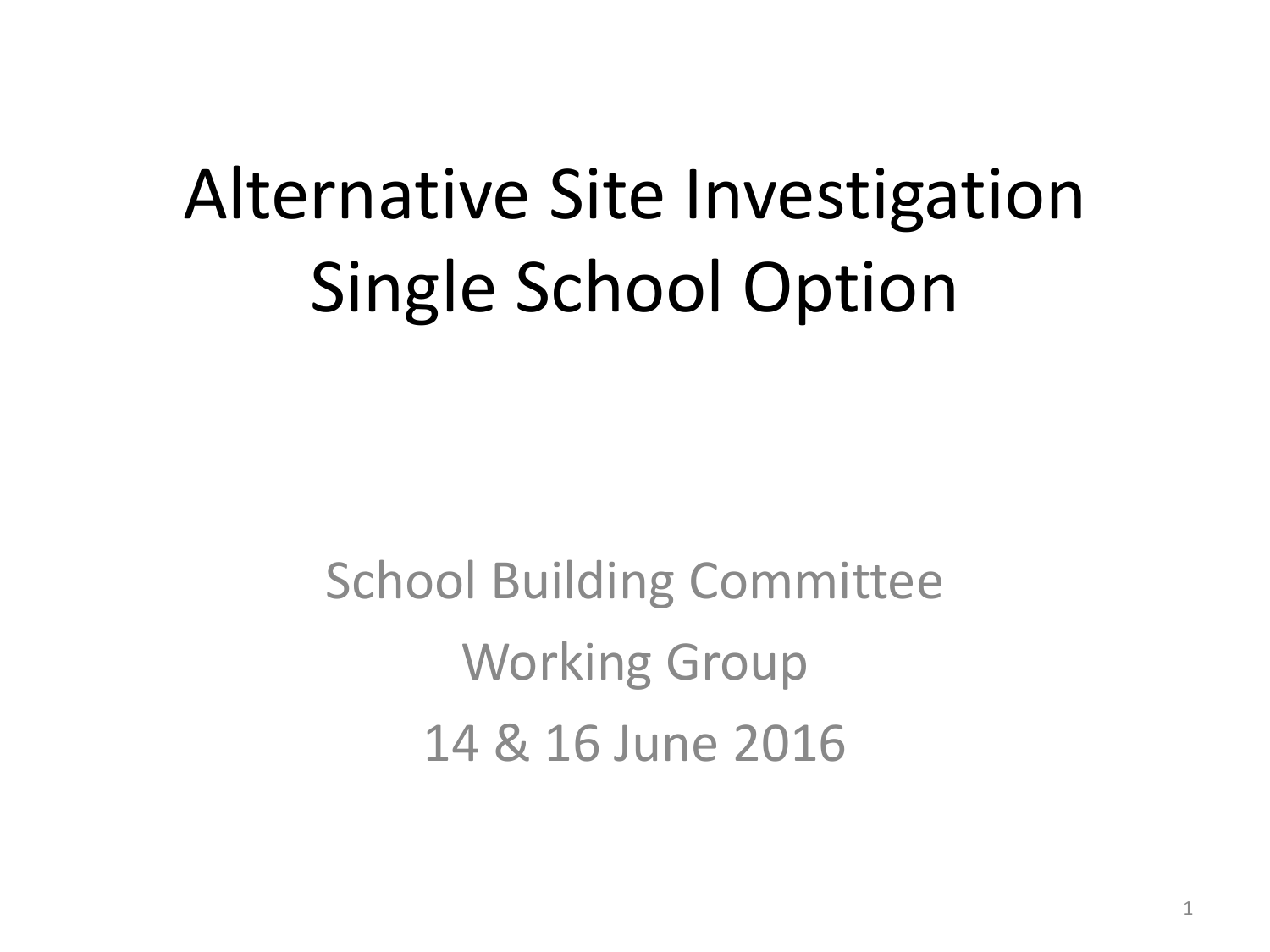# Working Group Members

#### **School Building Committee**

- Jeff Anderson
- Jon Elder
- Mitch Lowe
- Kevin Murphy
- Chub Whitten

#### **Others**

- Keith Anderson
- Wayne Castonguay
- Gary Champion
- Doug DeAngelis
- Jim Engel
- Glenn Hazelton
- Carl Nylen
- Glenn Gibbs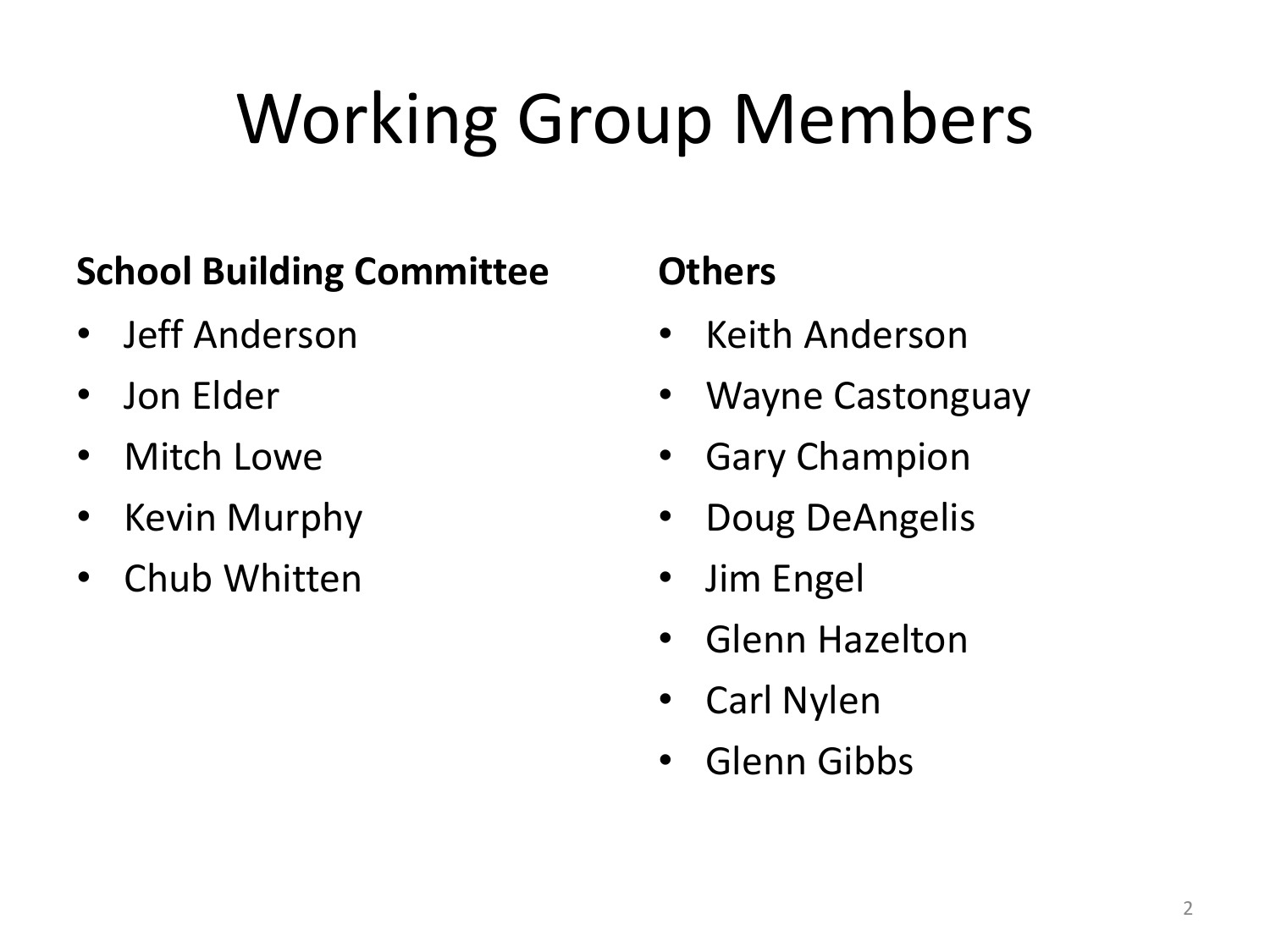### The Charge

(from the School Committee)

To identify 'downtown and walkable' sites that could be considered as alternatives to the Winthrop and Bialek sites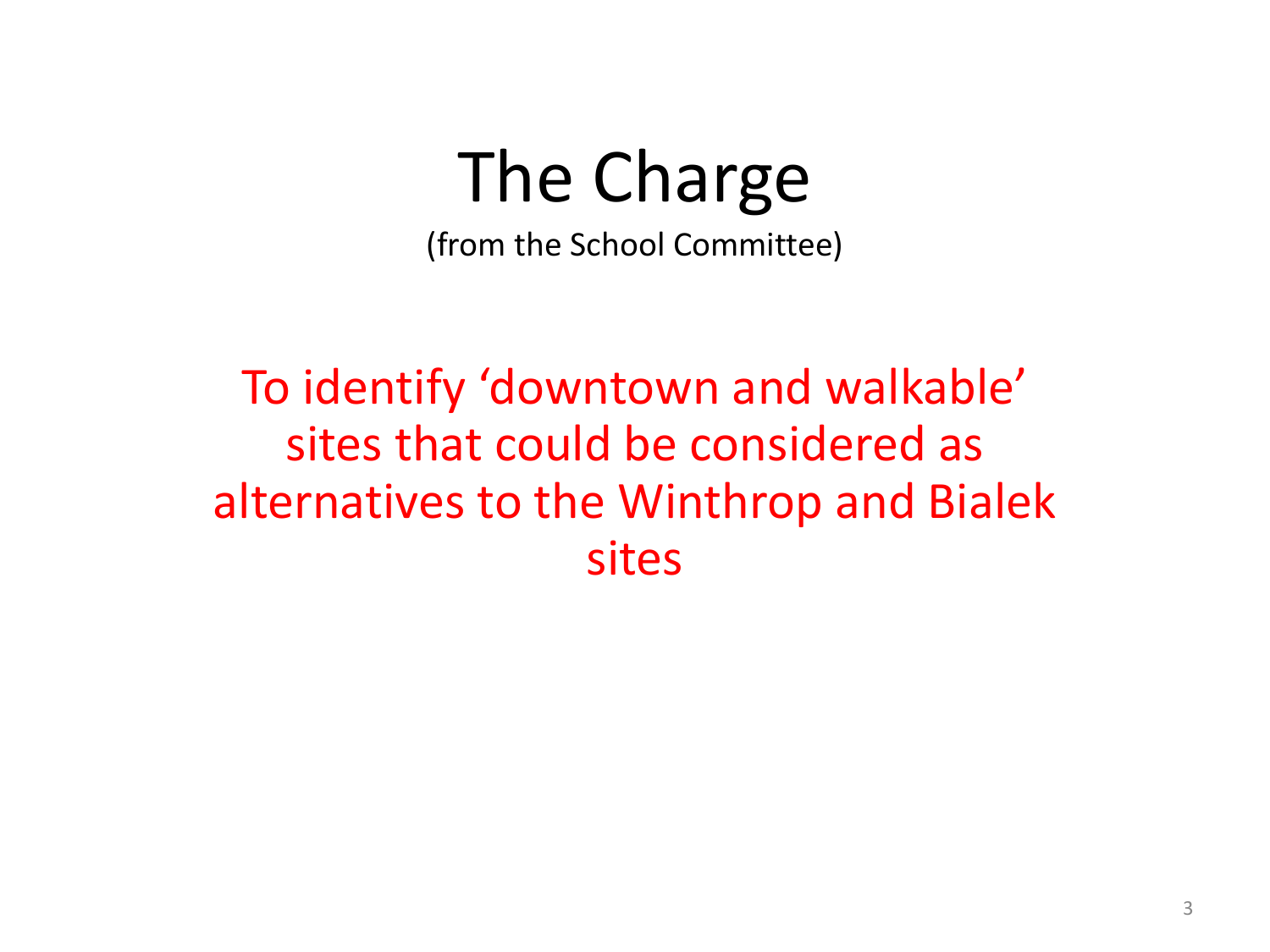### Not Within the Bounds of the Charge

• Second guessing of the single school option

• Second guessing of the 'downtown and walkable' requirement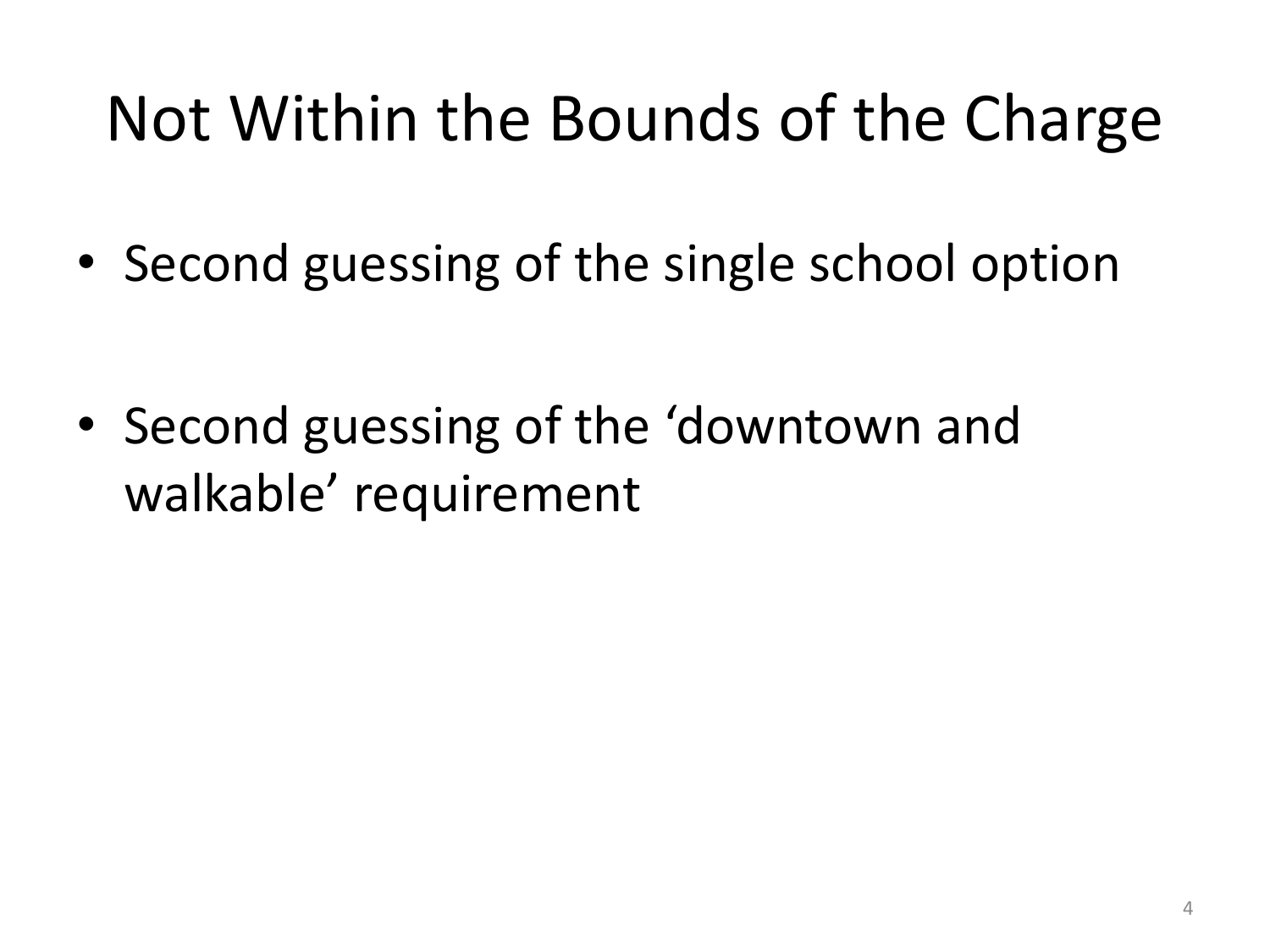### The Process

• 1<sup>st</sup> Meeting - Identify sites

• Between Meetings – Solicit pros and cons for each site from each member – summarize and distribute

• 2<sup>nd</sup> Meeting – Review pros and cons and prioritize sites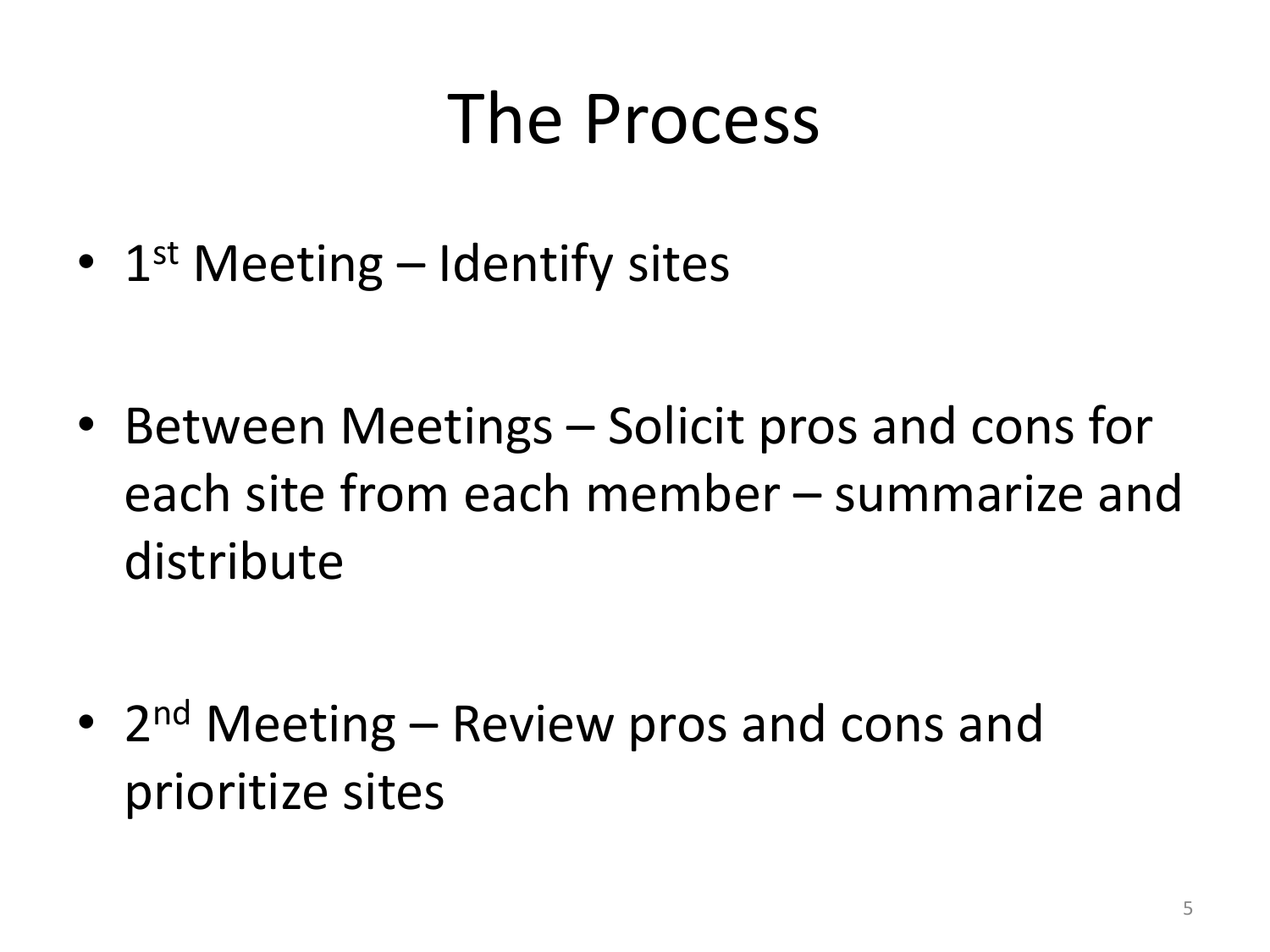# Identifying Sites - Guidelines

• No suggested site was rejected outright

• No site would be the perfect site

• Purchase of any site can be negotiated

• Size Threshold – At least as large as Winthrop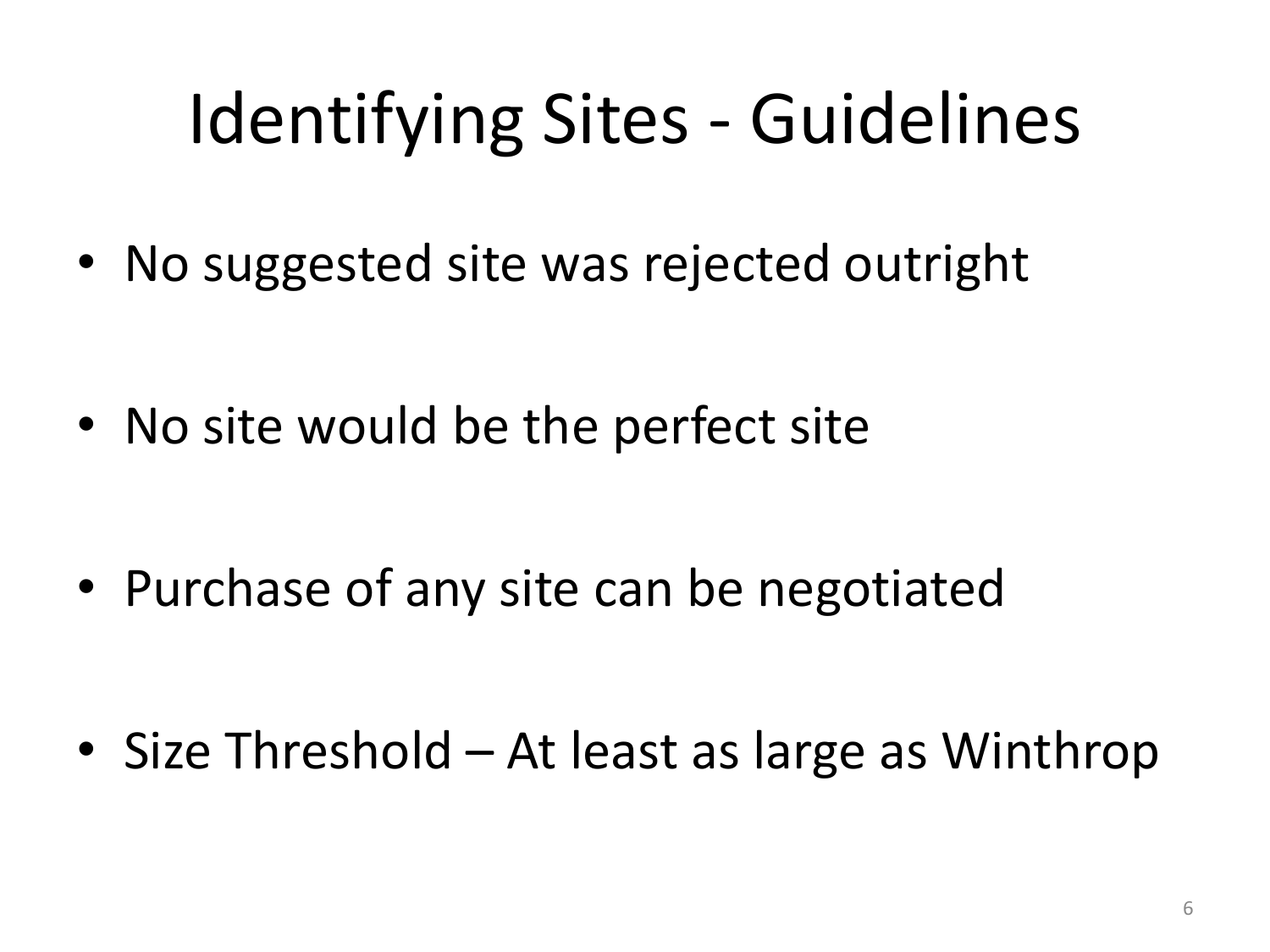### Where Are the Sites?

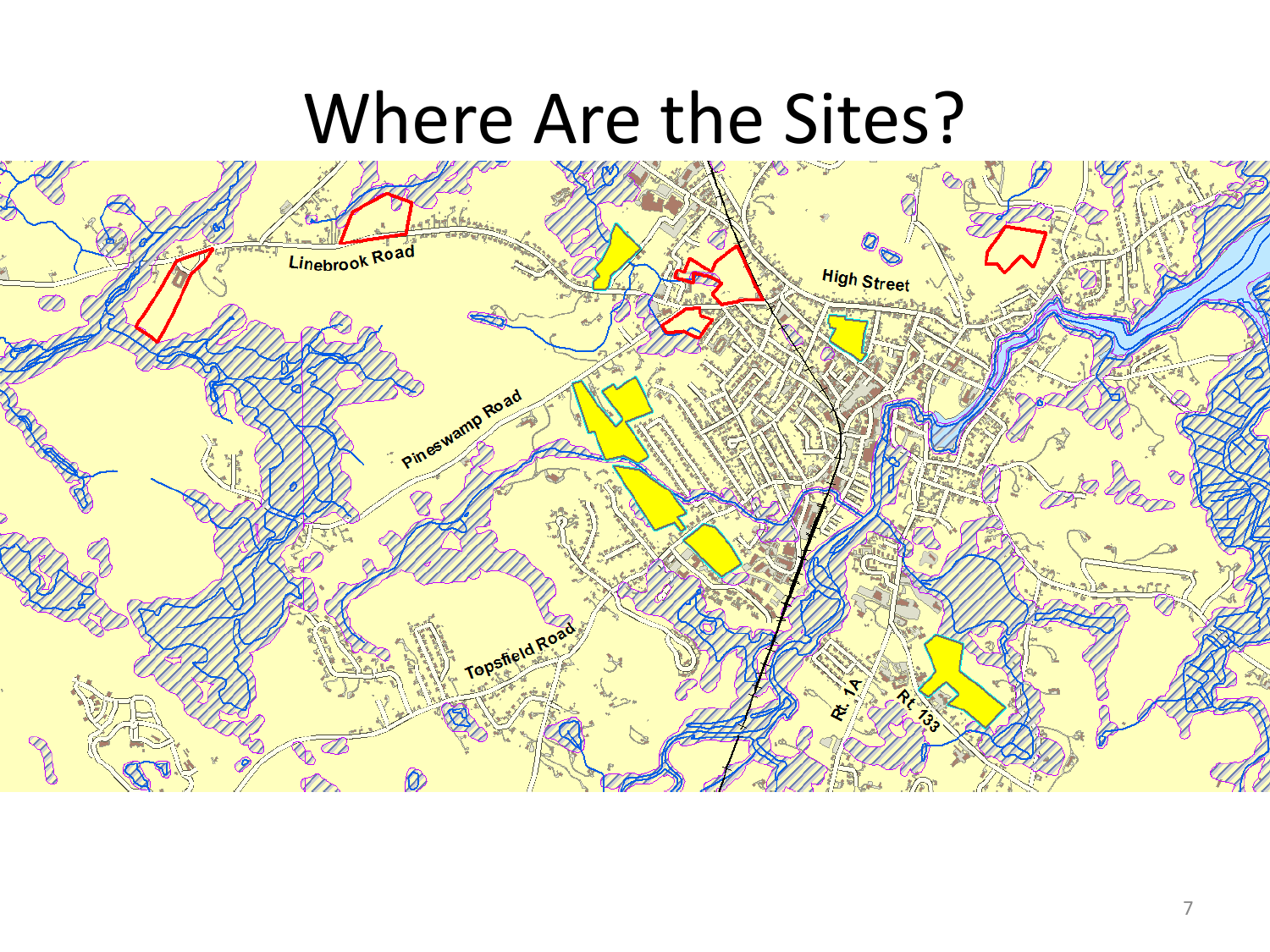# Alternative Sites

#### **1 st Meeting List**

- Winthrop + 2
- Wegzyn (School Street)
- Bruni
- Topsfield Road
- 34 Pineswamp Road
- Masonic Lodge
- Notre Dame
- Pineswamp/Linebrook

#### **2 nd Meeting List**

- Winthrop  $+2$
- Wegzyn (School Street)
- **Bruni**
- Topsfield Road
- 34 Pineswamp Road
- Masonic Lodge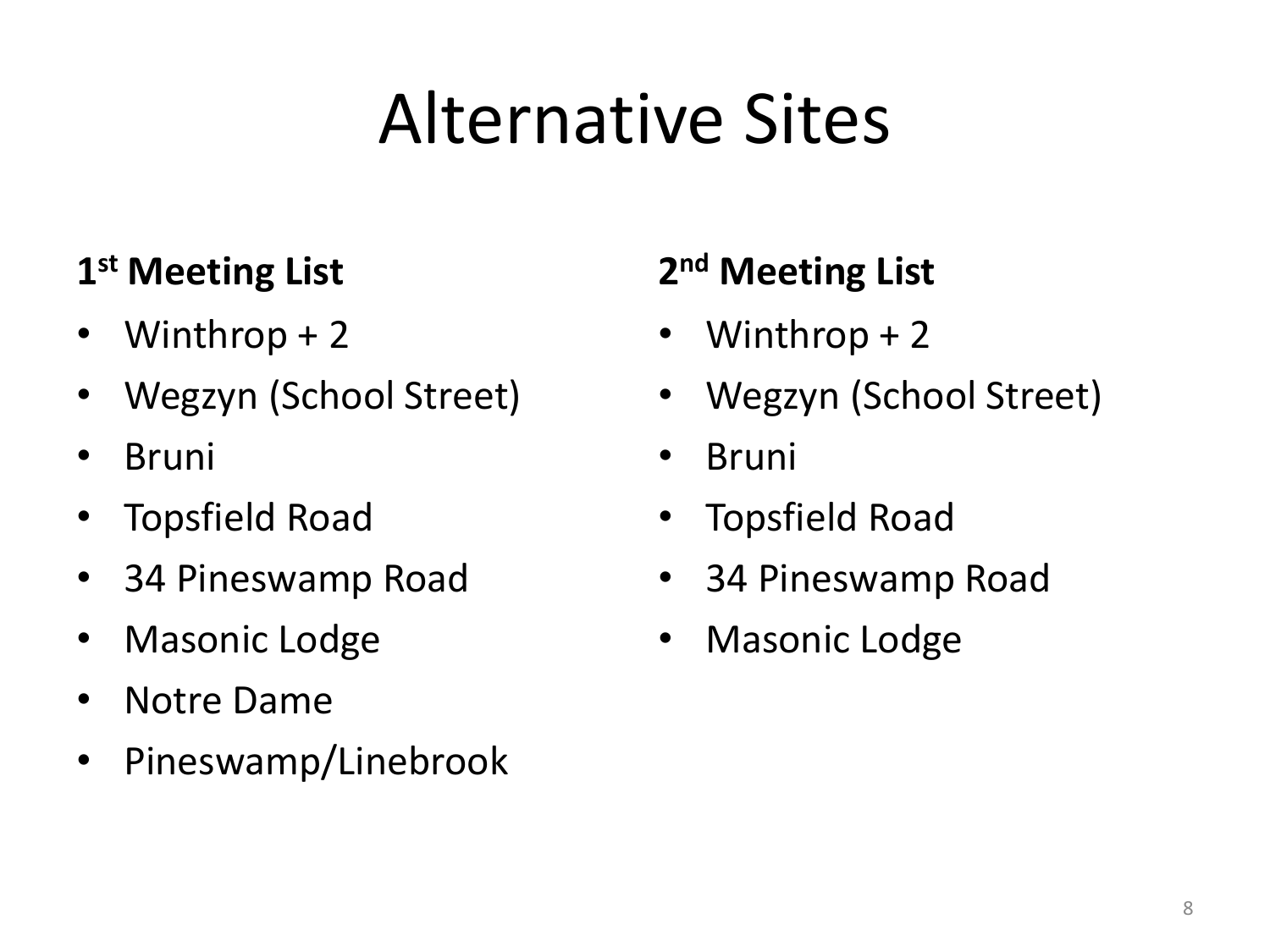# Alternative Sites

#### **2 nd Meeting List**

- Winthrop + 2
- Wegzyn (School Street)
- Bruni
- Topsfield Road
- 34 Pineswamp Road
- Masonic Lodge

#### **Final or Working List**

- Winthrop  $+2$
- Wegzyn (School Street)
- Bruni
- Topsfield Road
- 34 Pineswamp Road
- Masonic Lodge
- Bialek
- **Winthrop**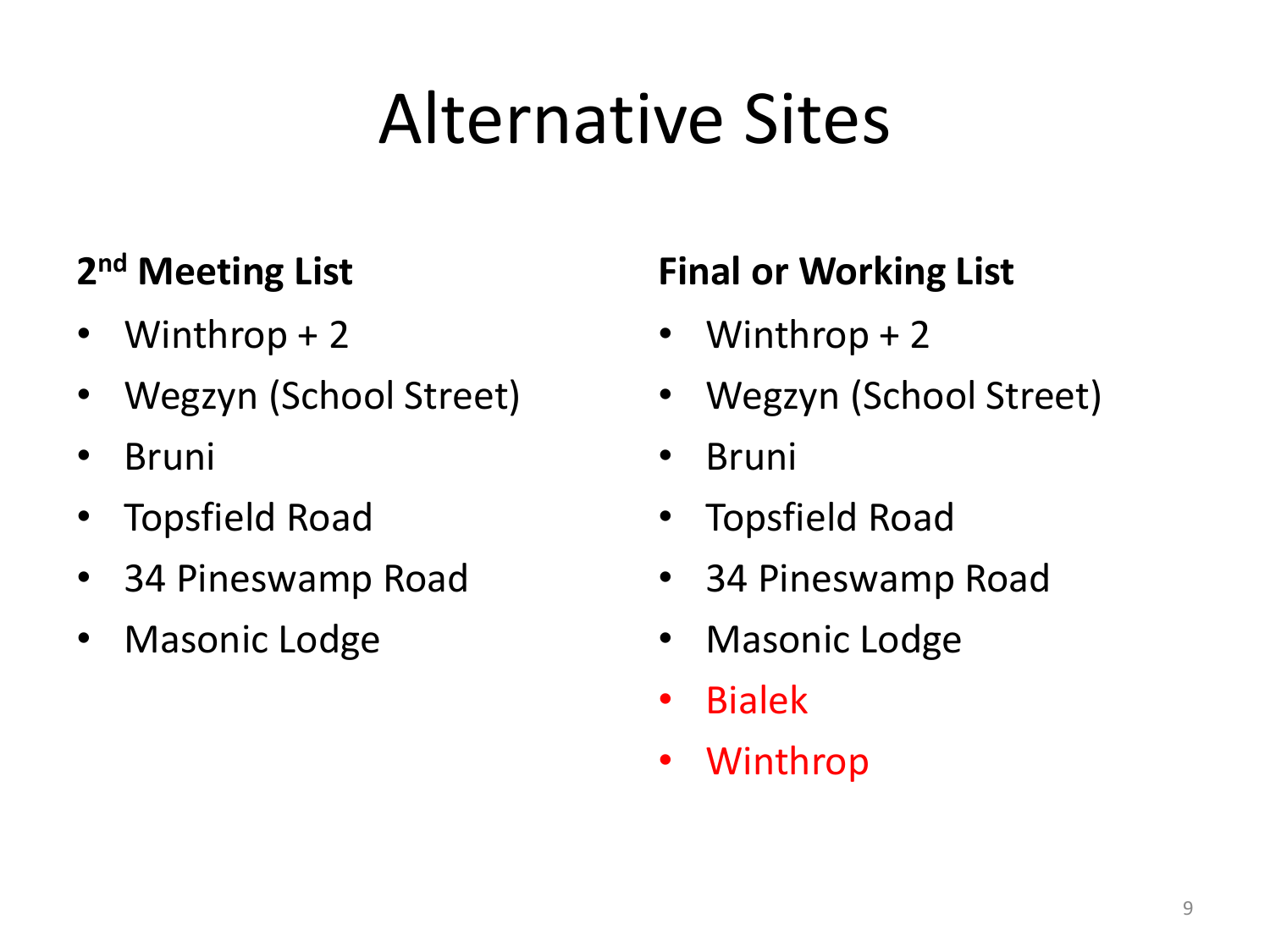### Why add Bialek and Winthrop?

To serve as a 'better or worse than' measure of the alternative sites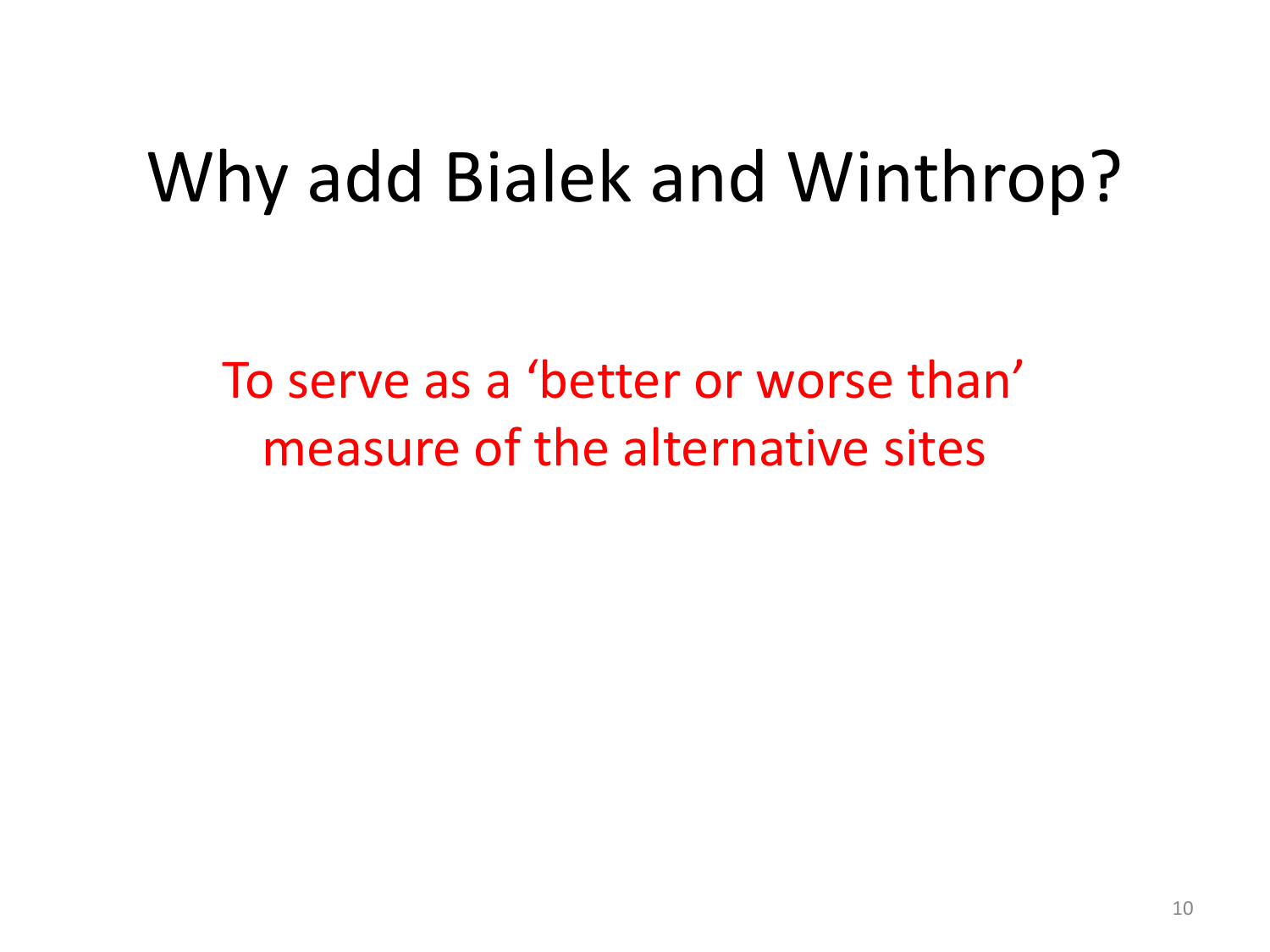## What Next?

- We applied a multi-attribute decision analysis technique – a numerical scoring process used when choices are based on multiple attributes
	- Attributes are agreed to and scored for each site
		- Range of scores is 0-1-2 corresponding to not-favorable, possible, and favorable
	- Attribute scores are weighted by a factor to recognize relative importance of each attribute
		- Range of multipliers is 0-1-2-3 corresponding to least to most important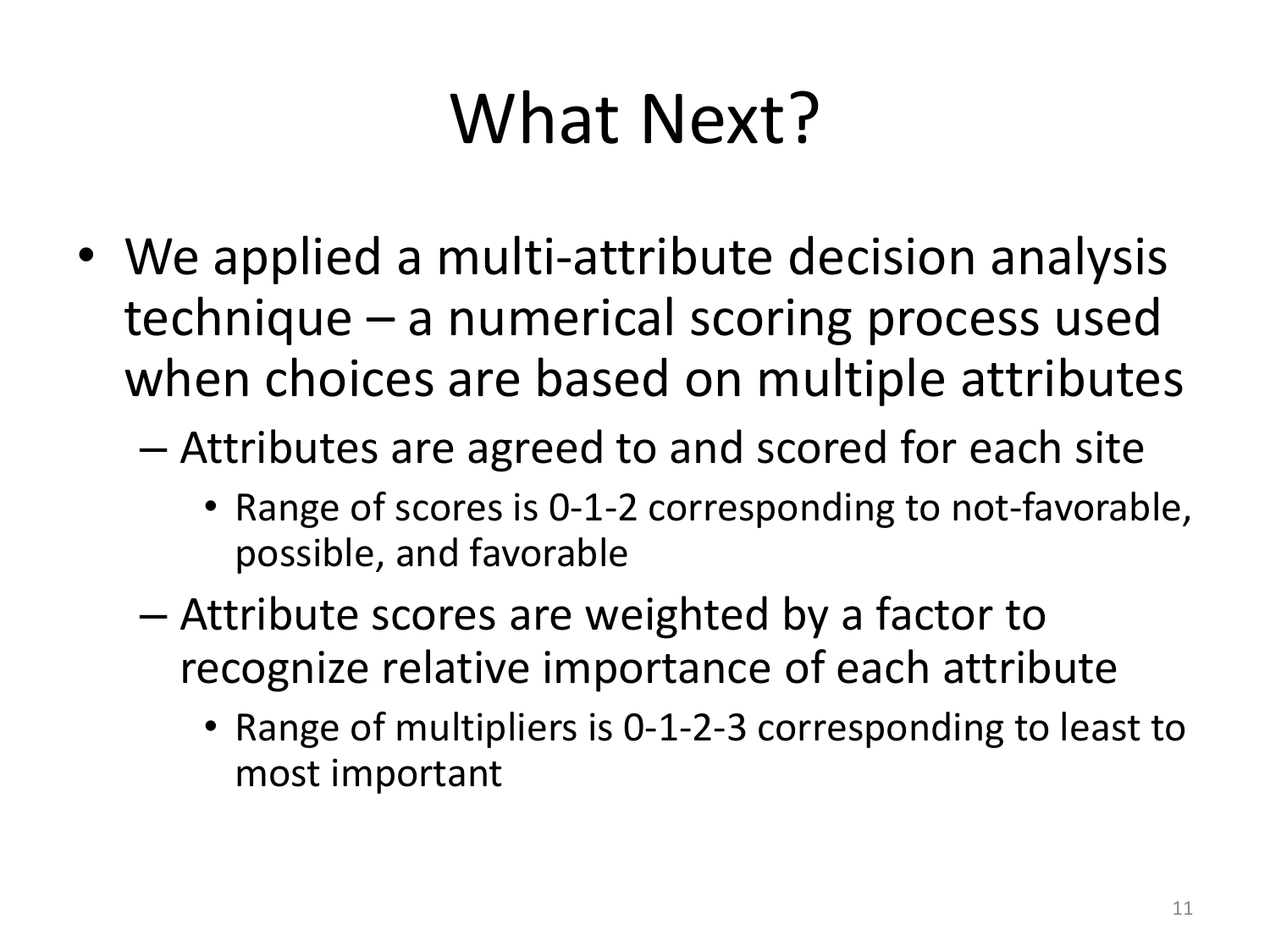### What were the attributes?

**Walkability** Traffic Impact Size Buildability Access to a Major Road On-Site Parking Environmental Issues Ownership Complexity Utilities Availability Loss of Farmland Field Replication After Hours Access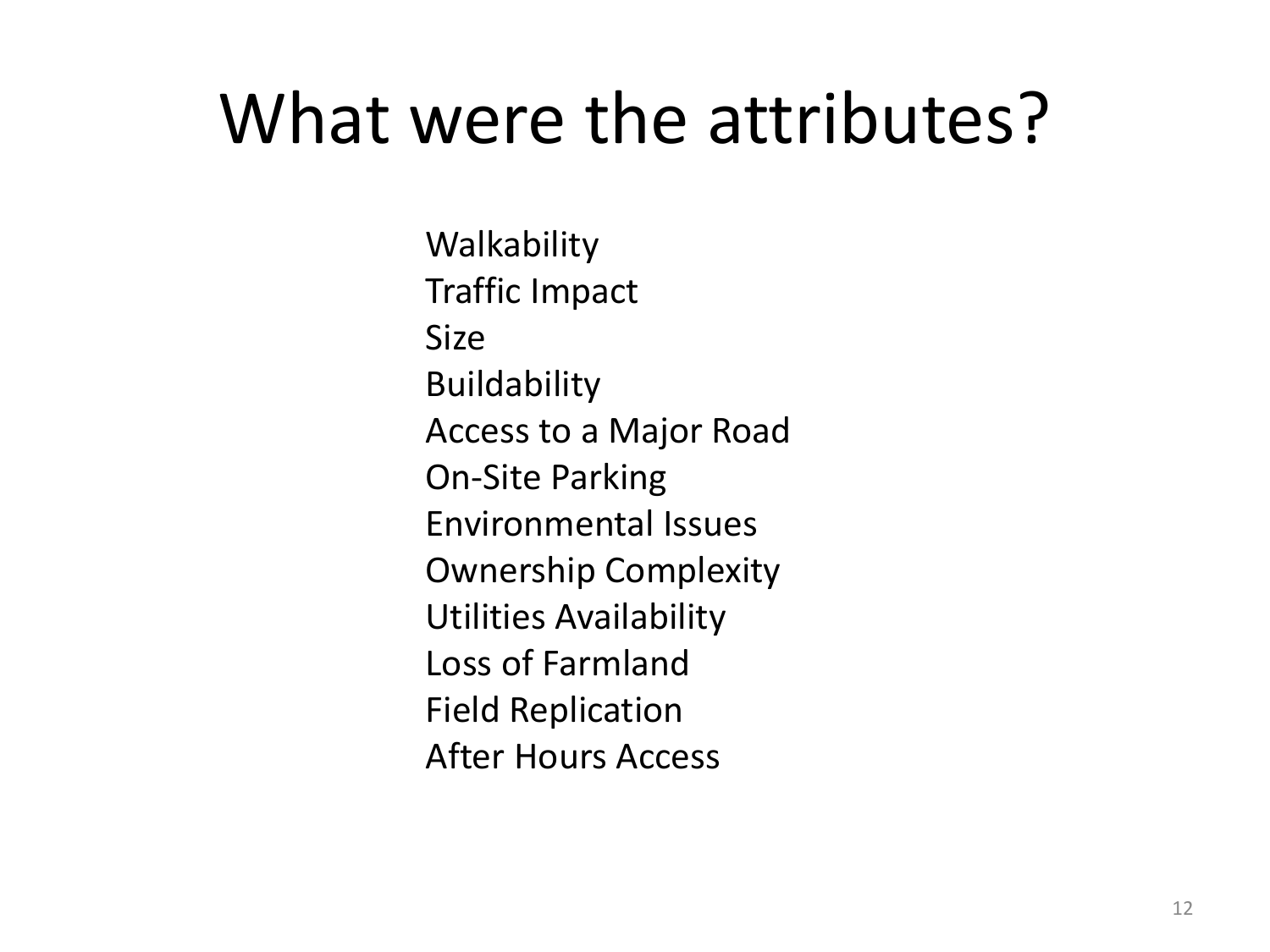# What were their weights?

- 3 Walkability
- 3 Traffic Impact
- 3 Size
- 3 Buildability
- 3 Access to a Major Road
- 3 On-Site Parking
	- 2 Environmental Issues
	- 2 Ownership Complexity
	- 2 Utilities Availability
	- 2 Loss of Farmland
		- 1 Field Replication
			- 0 After Hours Access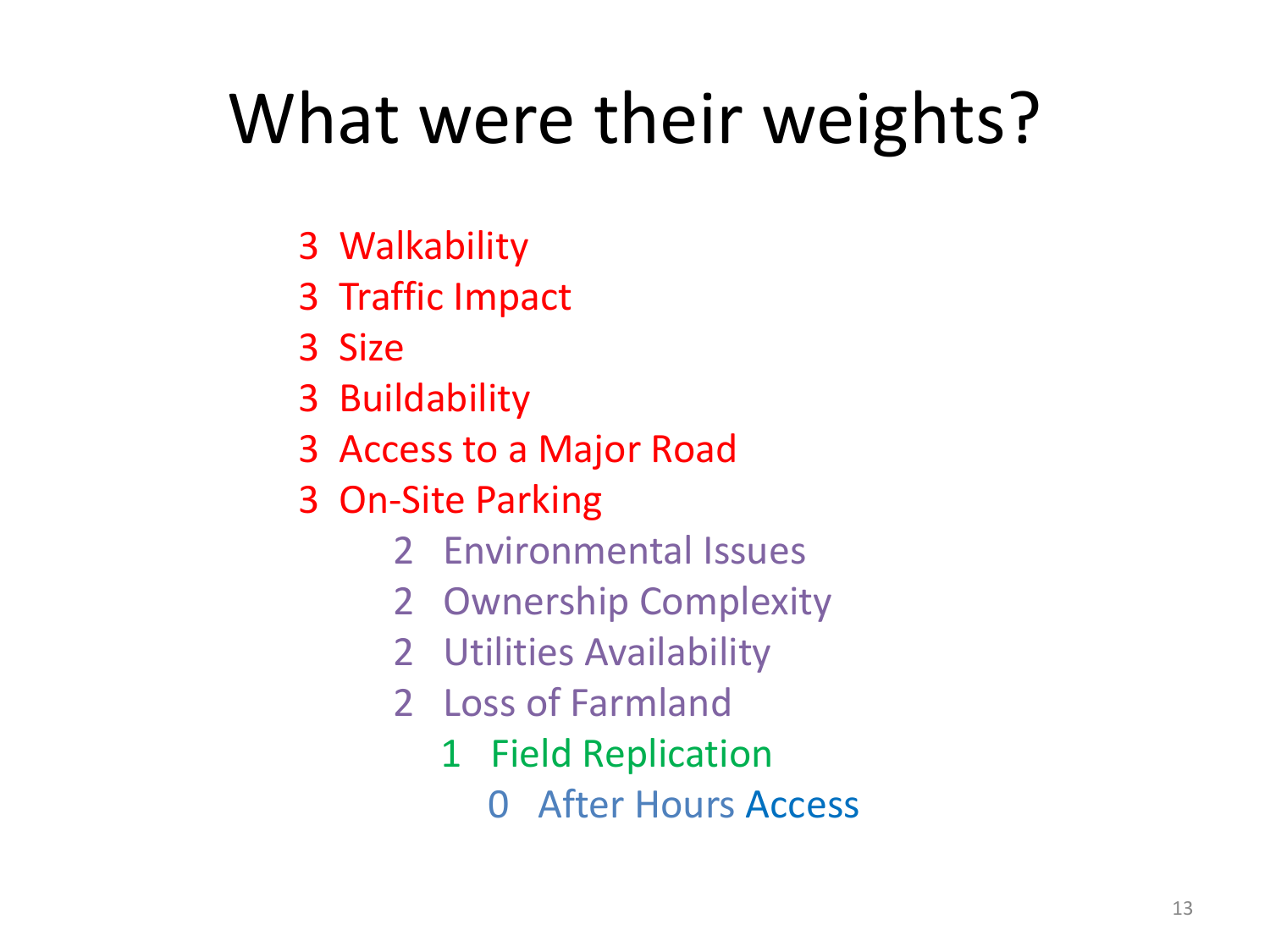### The Details

|                               |                         |                 |                         |                         |                         | $\blacksquare$<br>u | ╹┶                      |                  | レ                       | ┕              |                         | <u>LUIIJ</u> |                         |                         |                         |                         |                         |                         |                         |                |                         |                         |                         |          |            |          |  |
|-------------------------------|-------------------------|-----------------|-------------------------|-------------------------|-------------------------|---------------------|-------------------------|------------------|-------------------------|----------------|-------------------------|--------------|-------------------------|-------------------------|-------------------------|-------------------------|-------------------------|-------------------------|-------------------------|----------------|-------------------------|-------------------------|-------------------------|----------|------------|----------|--|
|                               | Walkability             |                 | Traffic Impact          |                         | Size                    |                     | Buildability            |                  | Access to Maj           | Road           | On-Site Parkin          |              | Environmenta            | Issues                  | Ownership               | Complexity              | Utilities               | Availability            | Farml<br>Loss of        |                | <b>Field Replicati</b>  |                         | After Hours             | Access   | Total      |          |  |
| Site / Attribute Weight       | $\mathbf{3}$            |                 | 3                       |                         | 3                       |                     | 3                       |                  | $\mathbf{3}$            |                | $\overline{\mathbf{3}}$ |              |                         | $\overline{\mathbf{2}}$ |                         | $\mathbf{2}$            | $\overline{\mathbf{2}}$ |                         | $\overline{\mathbf{2}}$ |                | $\mathbf{1}$            |                         | $\pmb{0}$               |          |            |          |  |
|                               | Unweighted              | Weighted        | Unweighted              | Weighted                | Unweighted              | Weighted            | Unweighted              | Weighted         | Unweighted              | Weighted       | Unweighted              | Weighted     | Unweighted              | Weighted                | Unweighted              | Weighted                | Unweighted              | Weighted                | Unweighted              | Weighted       | Unweighted              | Weighted                | Unweighted              | Weighted | Unweighted | Weighted |  |
| Winthrop $+2$                 | $\overline{2}$          | $6\phantom{1}$  | 0                       | $\bf{0}$                | $\blacktriangleleft$    | 3                   | $\mathbf{0}$            | $\boldsymbol{0}$ | $\overline{2}$          | $6\phantom{1}$ | 1                       | 3            | $\overline{2}$          | 4                       | $\bf{0}$                | 0                       | $\overline{2}$          | 4                       | $\overline{\mathbf{2}}$ | 4              | $\overline{2}$          | $\overline{\mathbf{2}}$ | $\overline{\mathbf{2}}$ | $\bf{0}$ | 16         | 32       |  |
| <b>Wegzyn (School Street)</b> | $\overline{2}$          | 6               | $\overline{\mathbf{2}}$ | $6\phantom{a}$          | $\overline{2}$          | 6                   | 1                       | 3                | $\overline{\mathbf{2}}$ | $6\phantom{1}$ | $\overline{2}$          | 6            | 1                       | $\overline{2}$          | 1                       | $\overline{\mathbf{2}}$ | 1                       | $\overline{\mathbf{2}}$ | $\overline{\mathbf{1}}$ | $\overline{2}$ | $\overline{2}$          | $\overline{\mathbf{2}}$ | 1                       | $\bf{0}$ | 18         | 43       |  |
| <b>Bruni</b>                  | $\bf{0}$                | $\bf{0}$        | $\bf{0}$                | $\pmb{0}$               | $\overline{2}$          | $6\phantom{a}$      | $\overline{2}$          | $6\phantom{1}6$  | $\overline{2}$          | $6\phantom{a}$ | $\overline{2}$          | 6            | $\overline{2}$          | 4                       | 1                       | $\overline{\mathbf{2}}$ | $\overline{2}$          | 4                       | $\bf{0}$                | $\bf{0}$       | $\overline{2}$          | $\overline{\mathbf{2}}$ | $\mathbf 0$             | $\bf{0}$ | 15         | 36       |  |
| <b>Topsfield Road</b>         | 1                       | 3               | $\overline{\mathbf{2}}$ | $6\phantom{a}$          | $\overline{\mathbf{2}}$ | 6                   | $\overline{\mathbf{2}}$ | $6\phantom{1}6$  | $\overline{\mathbf{2}}$ | $6\phantom{1}$ | $\overline{\mathbf{2}}$ | 6            | 1                       | $\overline{2}$          | $\bf{0}$                | 0                       | $\overline{\mathbf{2}}$ | 4                       | $\bf{0}$                | $\bf{0}$       | $\overline{\mathbf{2}}$ | $\overline{\mathbf{2}}$ | 1                       | $\bf{0}$ | 17         | 41       |  |
| 34 Pineswamp Road             | $\overline{\mathbf{1}}$ | 3               | 1                       | $\overline{\mathbf{3}}$ | $\overline{2}$          | $6\phantom{a}$      | $\overline{2}$          | $6\phantom{1}6$  | $\bf{0}$                | $\pmb{0}$      | $\overline{\mathbf{2}}$ | 6            | 1                       | $\overline{\mathbf{2}}$ | 1                       | $\overline{\mathbf{2}}$ | $\bf{0}$                | 0                       | $\bf{0}$                | $\bf{0}$       | $\overline{\mathbf{2}}$ | $\overline{\mathbf{2}}$ | $\mathbf{1}$            | $\bf{0}$ | 13         | 30       |  |
| <b>Masonic Lodge</b>          | $\overline{1}$          | 3               | $\overline{2}$          | $6\phantom{a}$          | $\overline{2}$          | 6                   | $\overline{2}$          | $6\phantom{1}6$  | $\overline{2}$          | $6\phantom{1}$ | $\overline{2}$          | 6            | $\overline{2}$          | 4                       | $\bf{0}$                | 0                       | $\overline{2}$          | 4                       | $\overline{2}$          | 4              | $\overline{2}$          | $\overline{\mathbf{2}}$ | $\overline{1}$          | $\bf{0}$ | 20         | 47       |  |
| <b>Bialek</b>                 | $\overline{\mathbf{2}}$ | $6\phantom{a}$  | 1                       | $\overline{\mathbf{3}}$ | $\overline{2}$          | $6\phantom{a}$      | $\overline{2}$          | $6\phantom{1}6$  | $\overline{2}$          | $6\phantom{a}$ | $\overline{\mathbf{2}}$ | 6            | $\overline{\mathbf{2}}$ | 4                       | $\overline{\mathbf{2}}$ | 4                       | $\overline{2}$          | 4                       | $\overline{2}$          | 4              | 1                       | $\mathbf{1}$            | $\overline{2}$          | $\bf{0}$ | 22         | 50       |  |
| Winthrop                      | $\overline{2}$          | $6\phantom{1}6$ | $\bf{0}$                | $\bf{0}$                | $\bf{0}$                | 0                   | $\bf{0}$                | $\bf{0}$         | $\overline{\mathbf{2}}$ | 6              | $\bf{0}$                | $\bf{0}$     | $\overline{2}$          | 4                       | $\overline{2}$          | 4                       | $\overline{2}$          | 4                       | $\overline{2}$          | 4              | $\overline{2}$          | $\overline{\mathbf{2}}$ | $\overline{2}$          | $\bf{0}$ | 16         | 30       |  |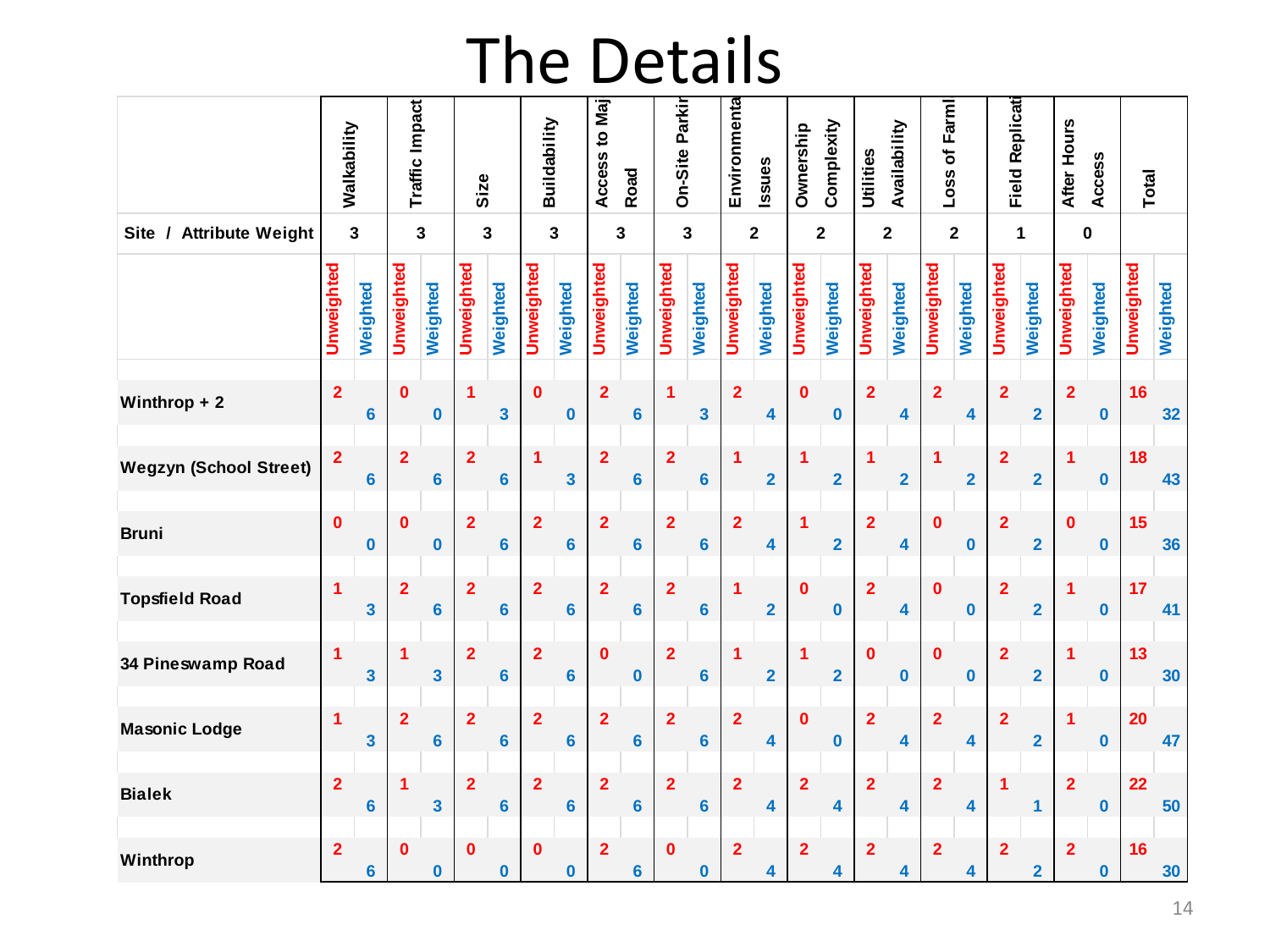# Ranking by Weighted Attributes

|                               | Rank           | Score |
|-------------------------------|----------------|-------|
| <b>Bialek</b>                 | $\mathbf 1$    | 50    |
| <b>Masonic Lodge</b>          | $\overline{2}$ | 47    |
| <b>Wegzyn (School Street)</b> | 3              | 43    |
| <b>Topsfield Road</b>         | $\overline{4}$ | 41    |
| <b>Bruni</b>                  | 5              | 36    |
| Winthrop +2                   | 6              | 32    |
| 34 Pineswamp Road             | 7/8            | 30    |
| Winthrop                      | 7/8            | 30    |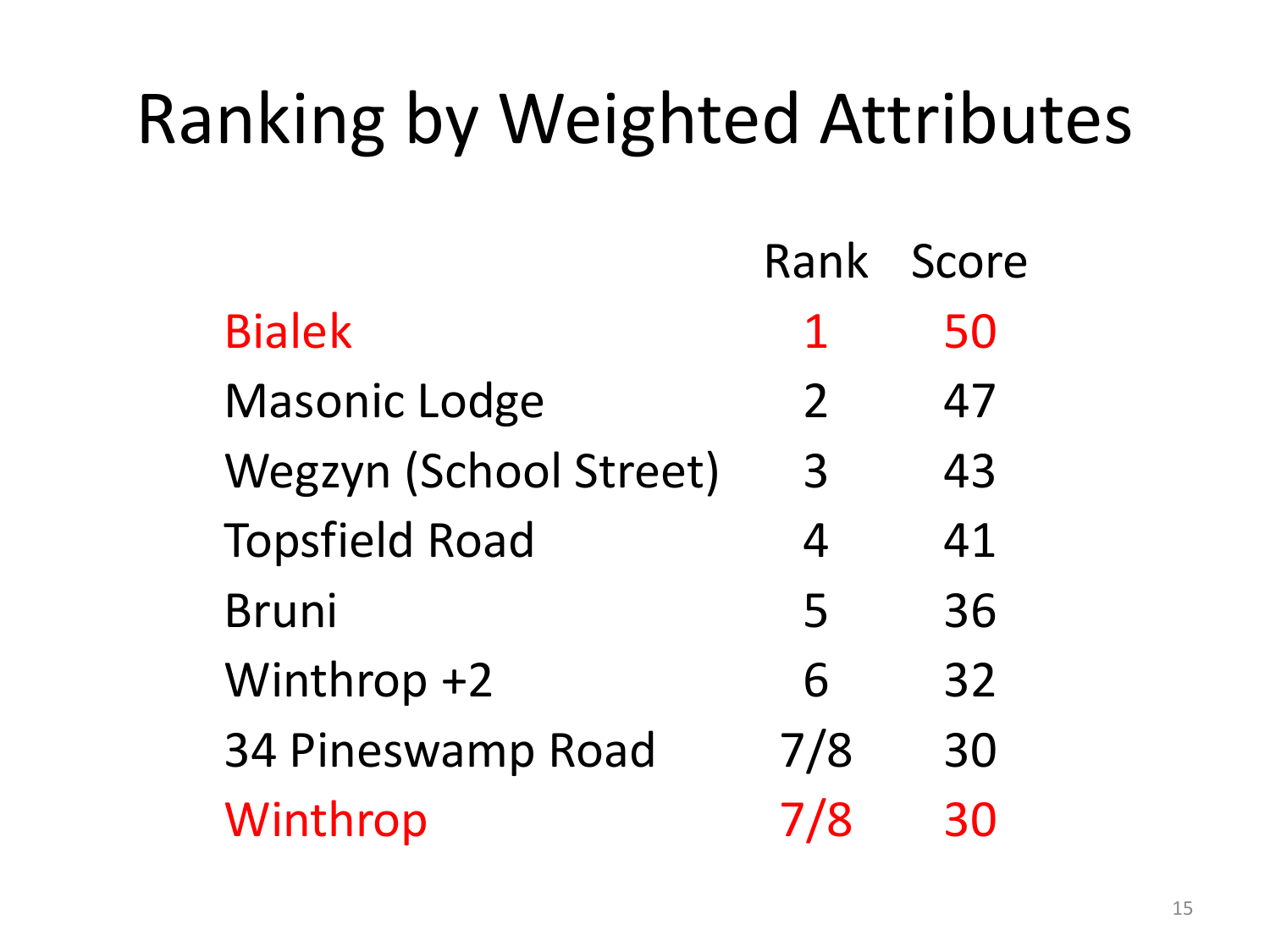## Current Four Submittals

- Winthrop Addition/Renovation
- Winthrop New Construction
- Bialek Park #1
- Bialek Park #2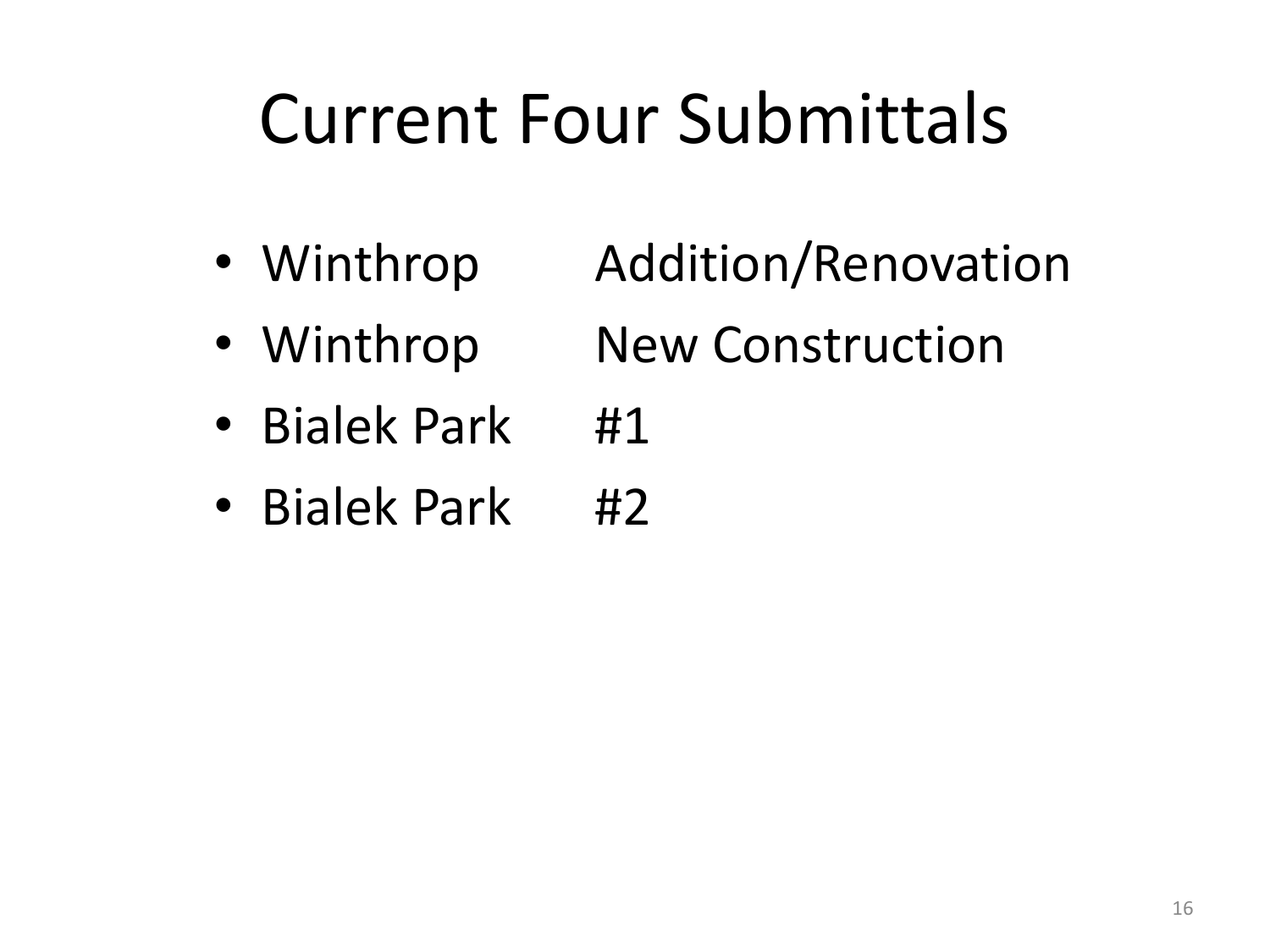### Recommendations

- Study top three alternative sites more closely
	- Masonic Lodge
	- Wegzyn (School Street)
	- Topsfield Road

• Decide on additional/substitute submission